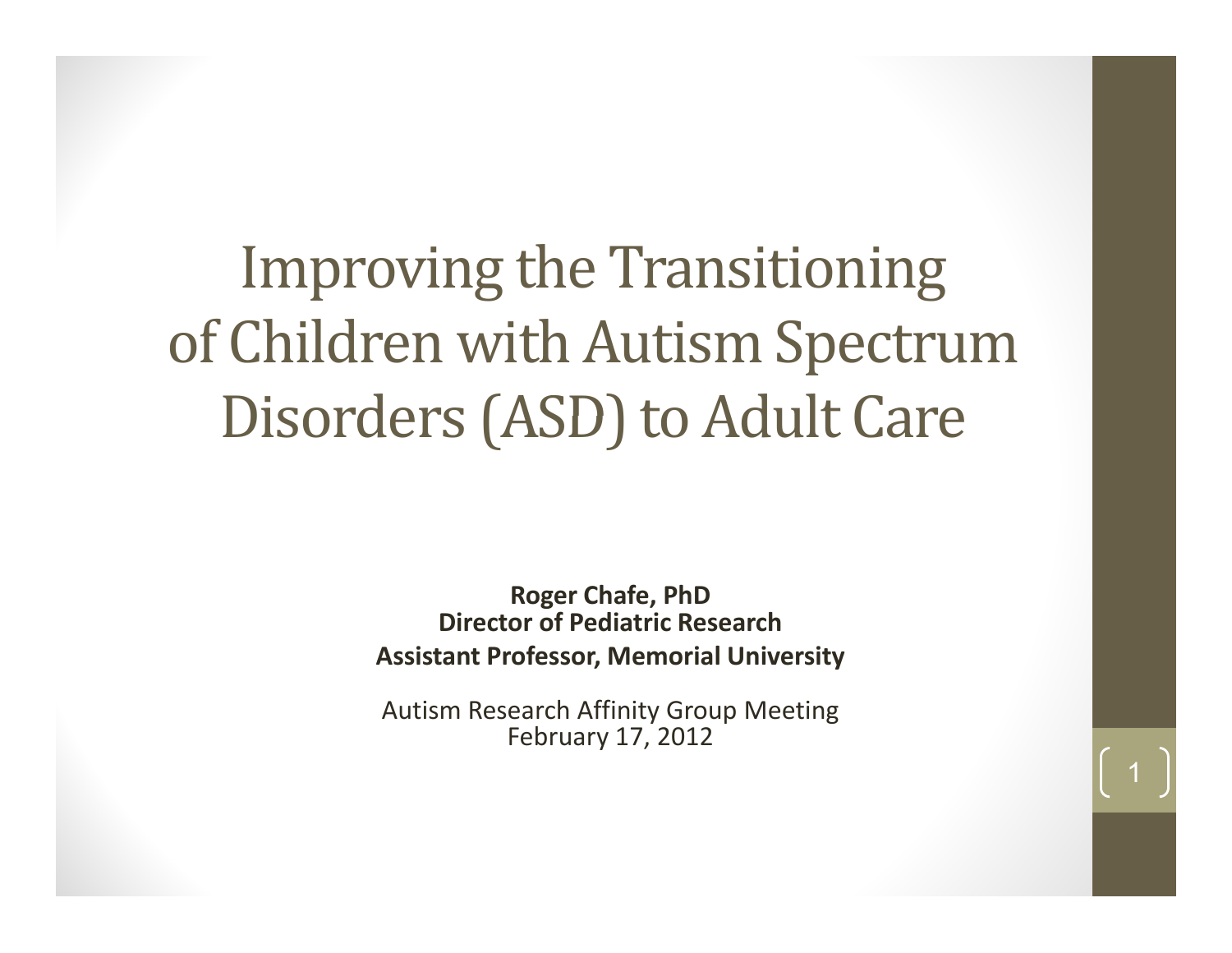### **Outline**

- 1.. Introduce the Janeway Pediatric Research Unit.
- 2. Identify some of the issues that can arise around transitioning young adults with ASD into the world of adult care.
- 3. Outline <sup>a</sup> wider program of research aimed at developing the evidence ‐base for better understanding the health services issues involved in transitioning young adults with ASD to adult care.
- 4. Present the plan for pursuing the first part of the research program.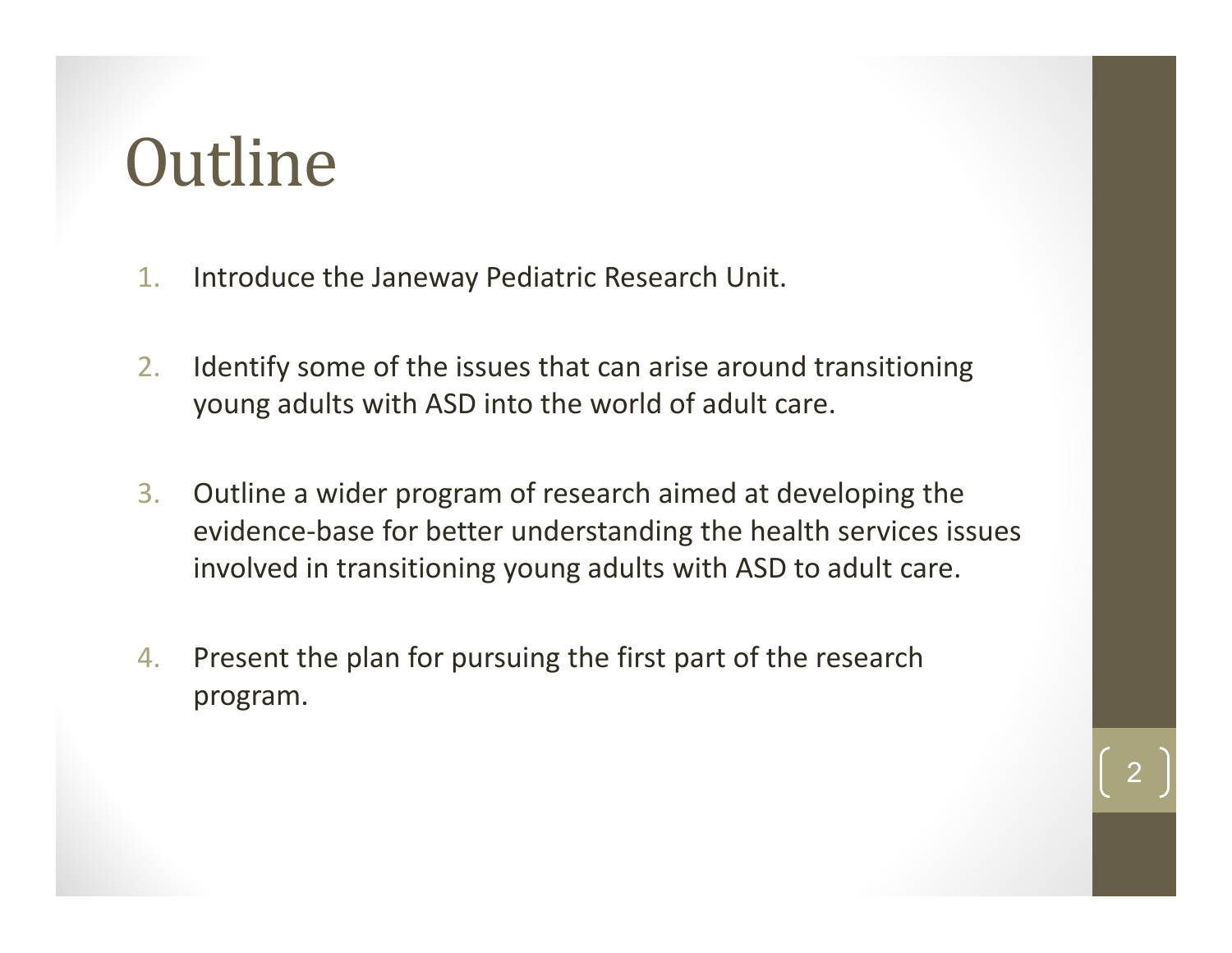# Janeway Pediatric Research Unit (JPRU)

- Established in 2011, the *Janeway Pediatric Research Unit* (JPRU) serves as a nexus for pediatric research being conducted at Eastern Health's Janeway Hospital and Memorial University of Newfoundland's Faculty of Medicine.
- Support research activities of the faculty associated with the Janeway, with the aim of building greater research capacity and activity in the area of child health in the province.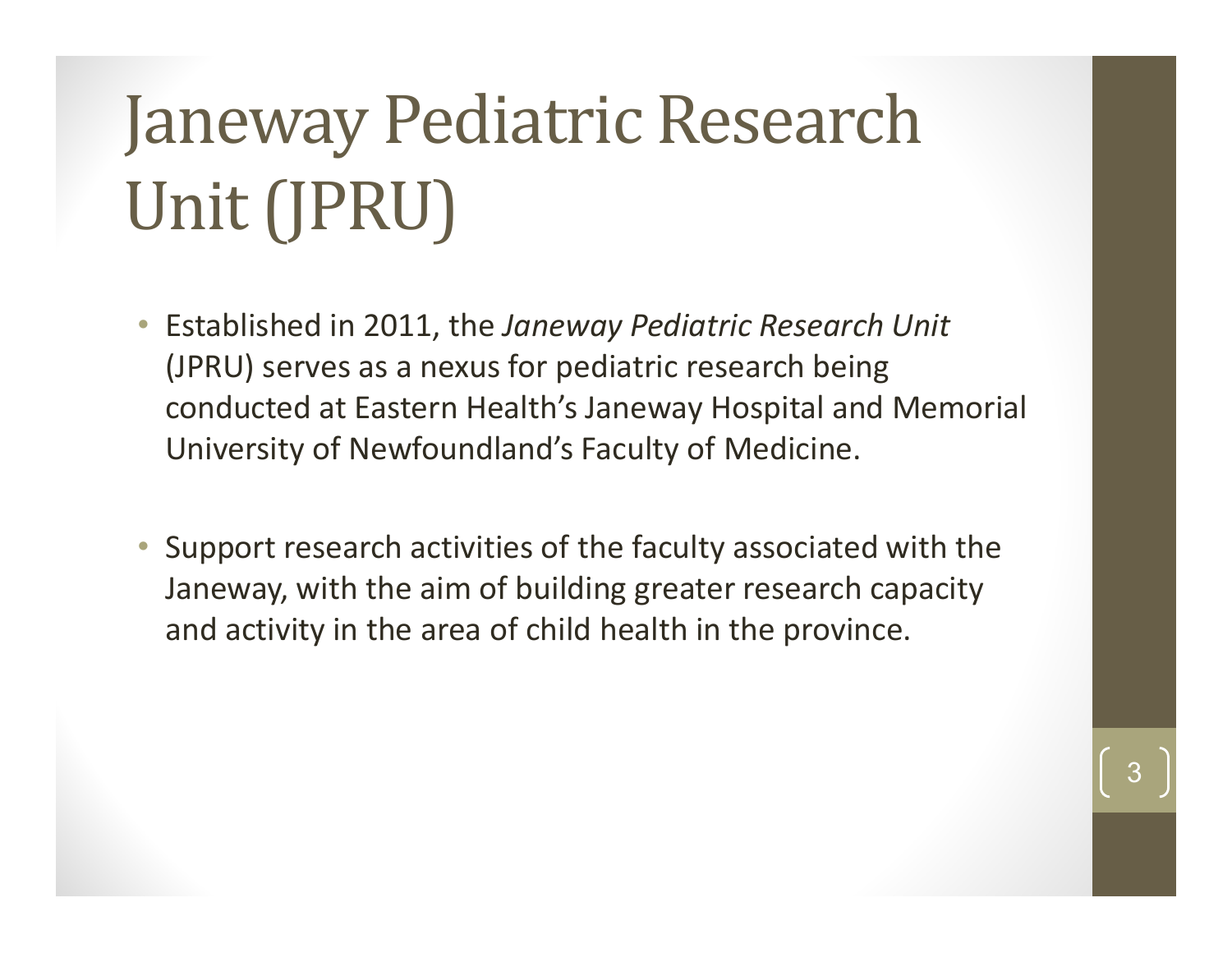#### **Colonel Harland Sanders Pediatric** Research and Family Resource Centre

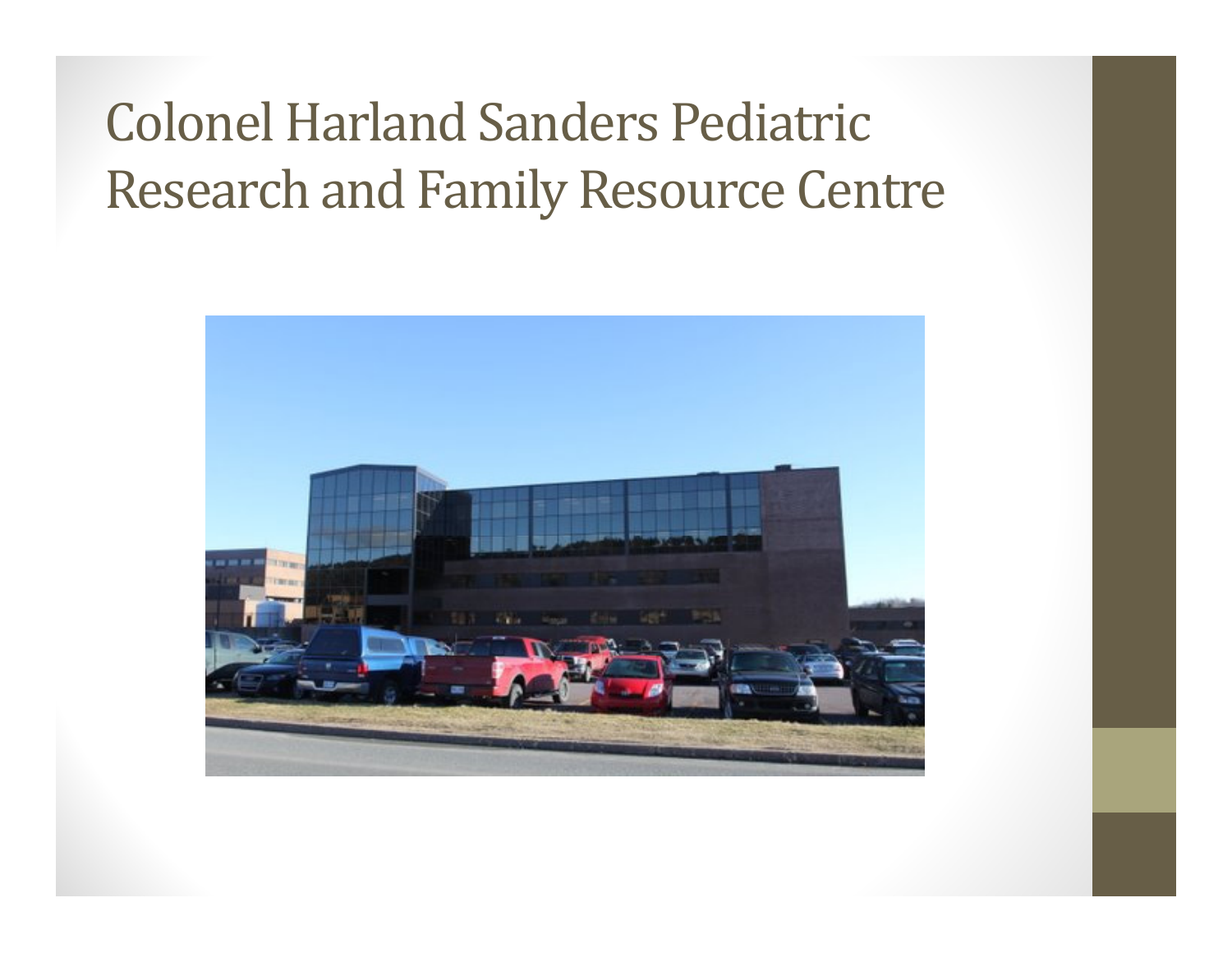# Janeway Pediatric Research Unit (JPRU)

- Faculty and staff associated with the unit conduct clinical and applied health research, with over 40 active projects on a range of childhood diseases including in the areas of:
- Autism
- $\bullet$ Rheumatology **Oncology**
- •Emergency Medicine Gastroenterology
- $\bullet$ Neonatology **Genetics**
- $\bullet$
- $\bullet$ **Pediatric Crohns' Disease**
- Infectious Diseases Adolescent  $\bullet$
- $\bullet$ • Health Services Research

 Autism Childhood Obesity Diabetes Neurology **Medical Education** olescent Medicine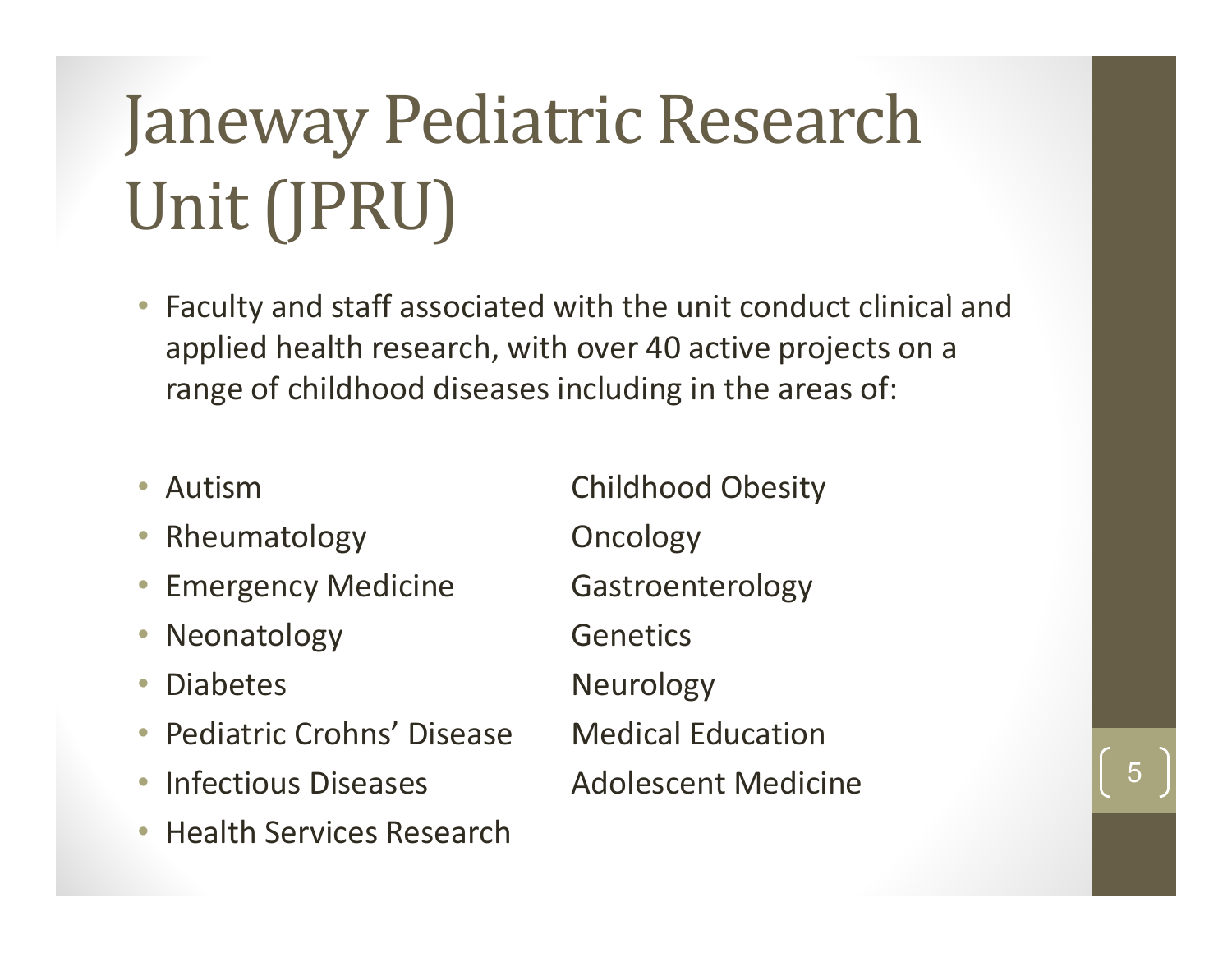# **Transitioning from Pediatric to Adult Care**

- Late adolescence can be a tumultuous period for people, yet it is during this period that patients with chronic conditions transition from the pediatric to adult health care environment.
- $\bullet$ As the patient gets closer to the age of majority, family caregivers usually have less control of their child's care.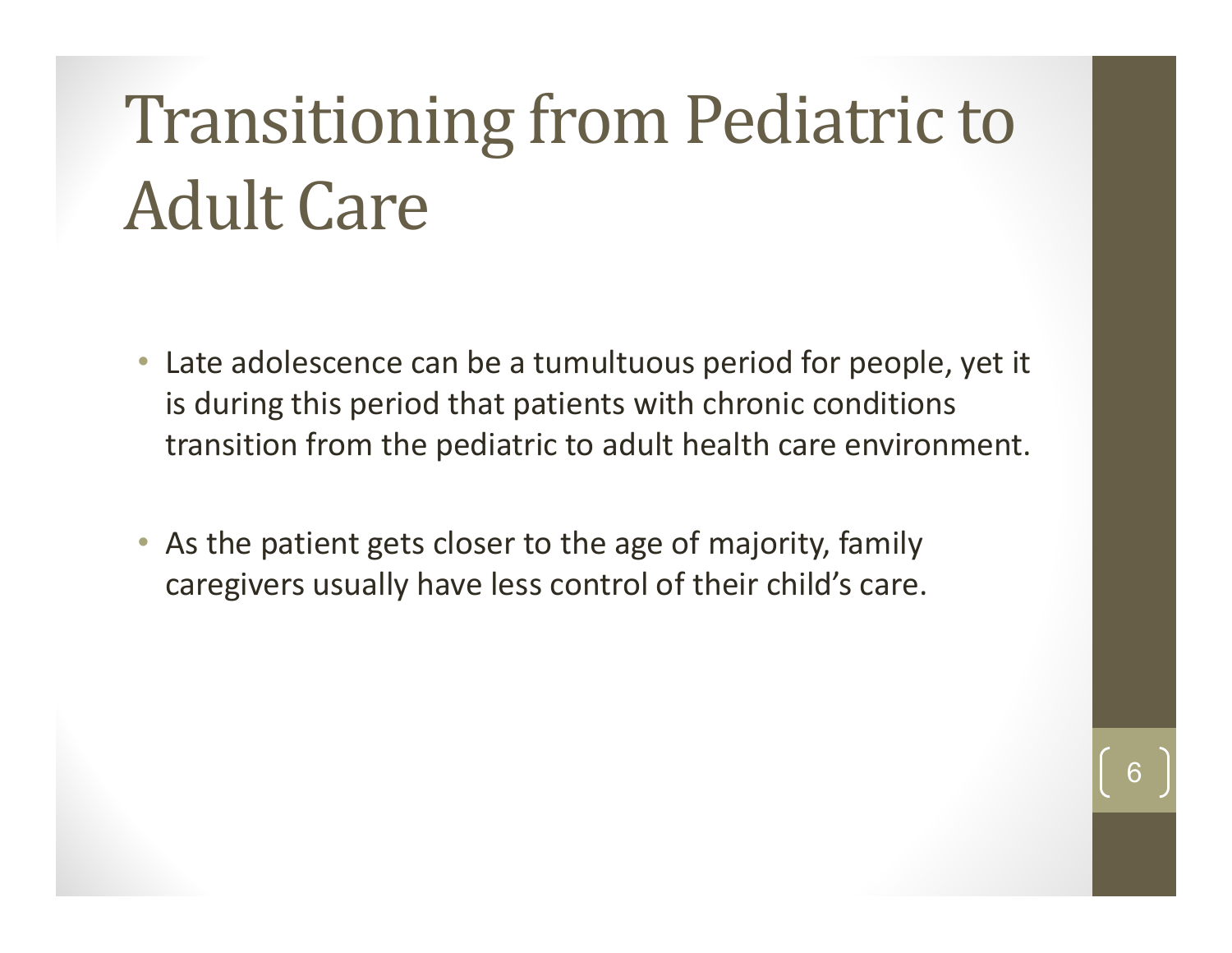# **Transition from Pediatric to Adult Care**

- $\bullet$  Often patients are encouraged/expected to take more responsibility for arranging or managing their care.
- For some diseases, there are disease ‐specific programs for pediatric patients (e.g., Cystic Fibrosis) that are not follow into adult care, which can lead to less coordination of care.
- $\bullet$  Children's hospitals and programs are perceived as being more resource ‐rich than adult programs and allowing for easier access to care.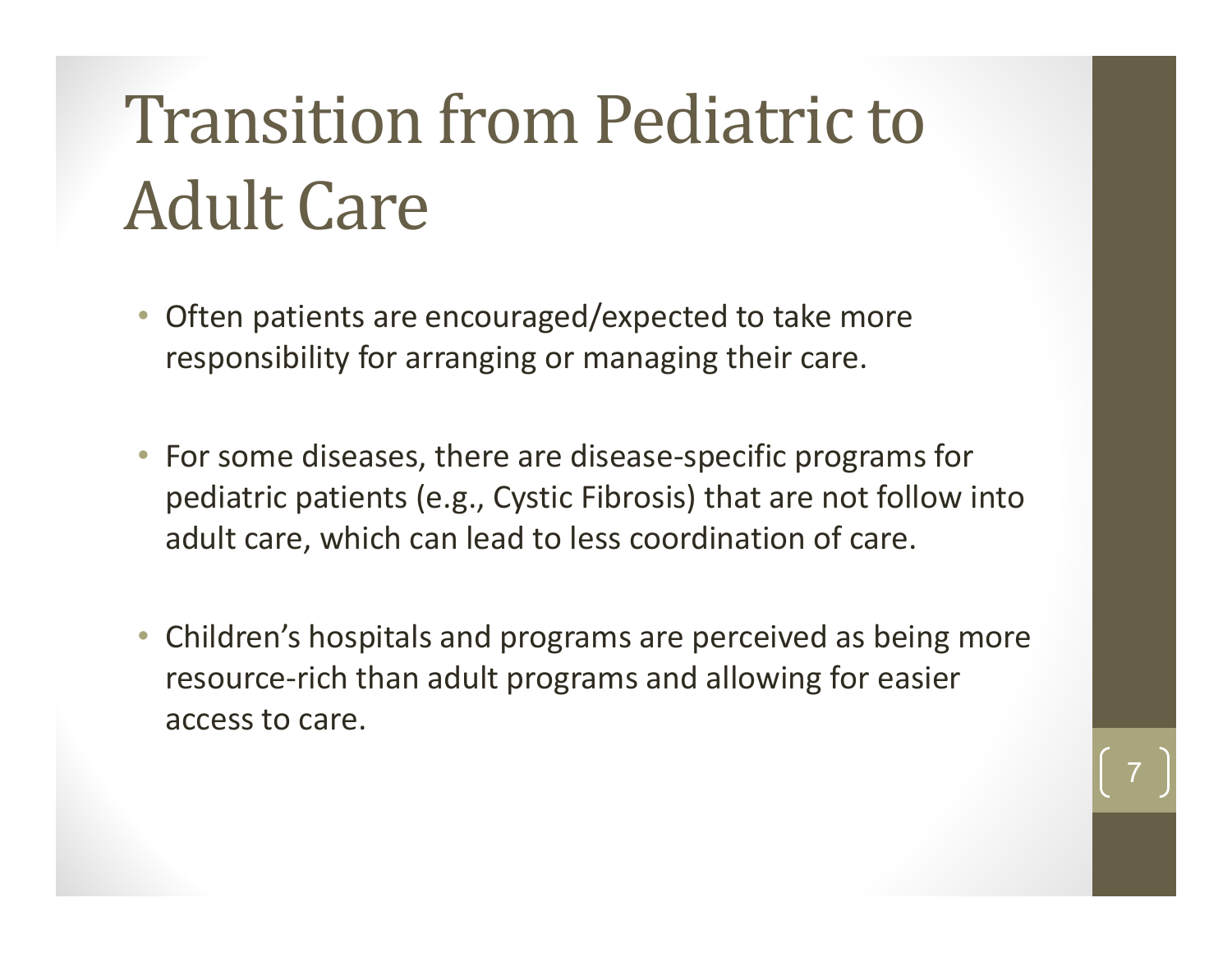## **Transition from Pediatric to Adult Care**

- The continuance of high quality care for young adults requires that there are proper measures and supports put in place to bridge the transfer.
- Sadly, there is evidence that many patients do not have a smooth transition to adult care.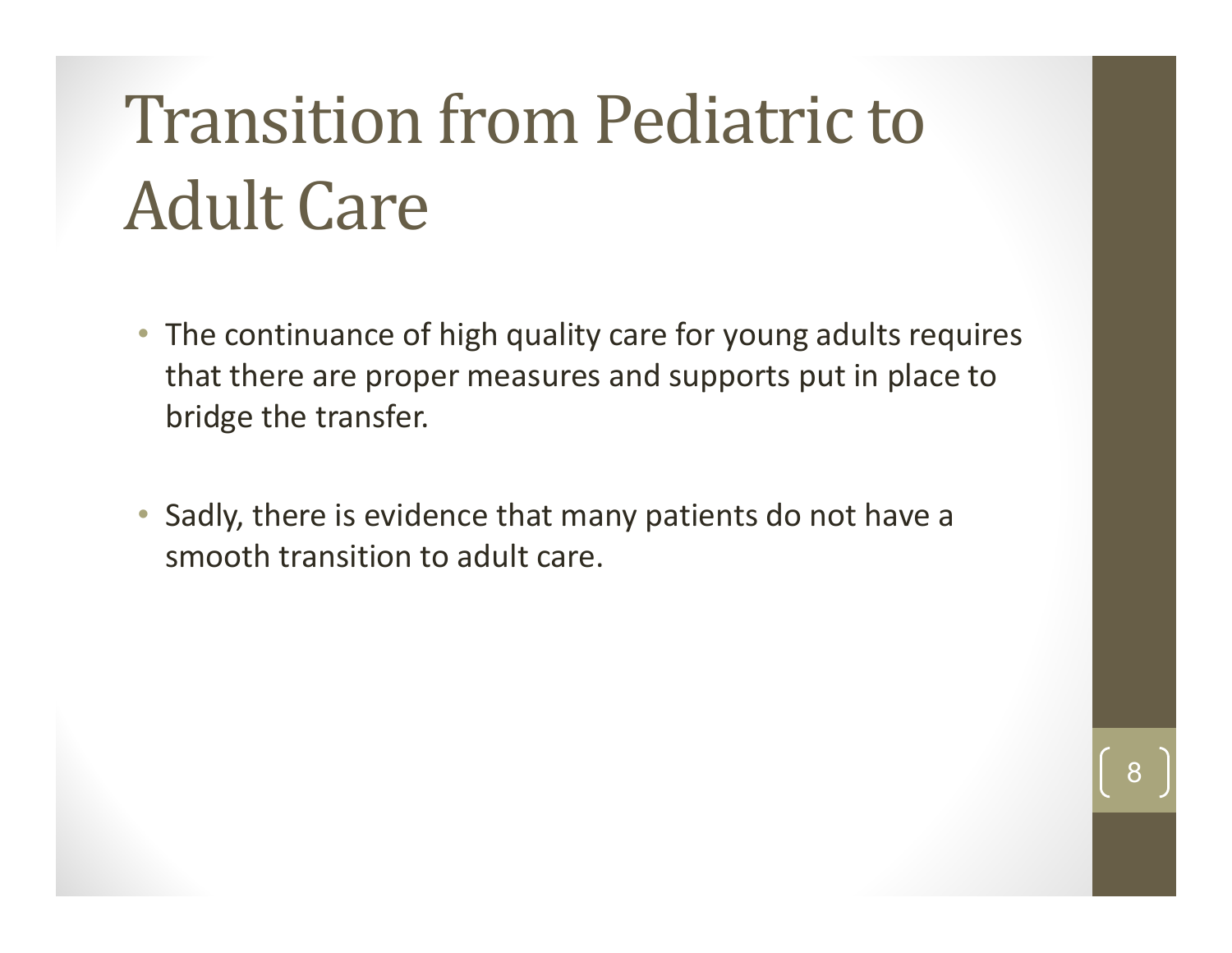# **Transition from Pediatric to** Adult Care - ASD

- $\bullet$  Complicated disease with significant variations in the care needs.
- Service needs change as a child with ASD reaches young adulthood (e.g., job programs, assisted living).
- Care is delivered through a number of departments and programs, which complicates the transition.
- Issues around the availability, training and retention of staff who work with adults with ASD.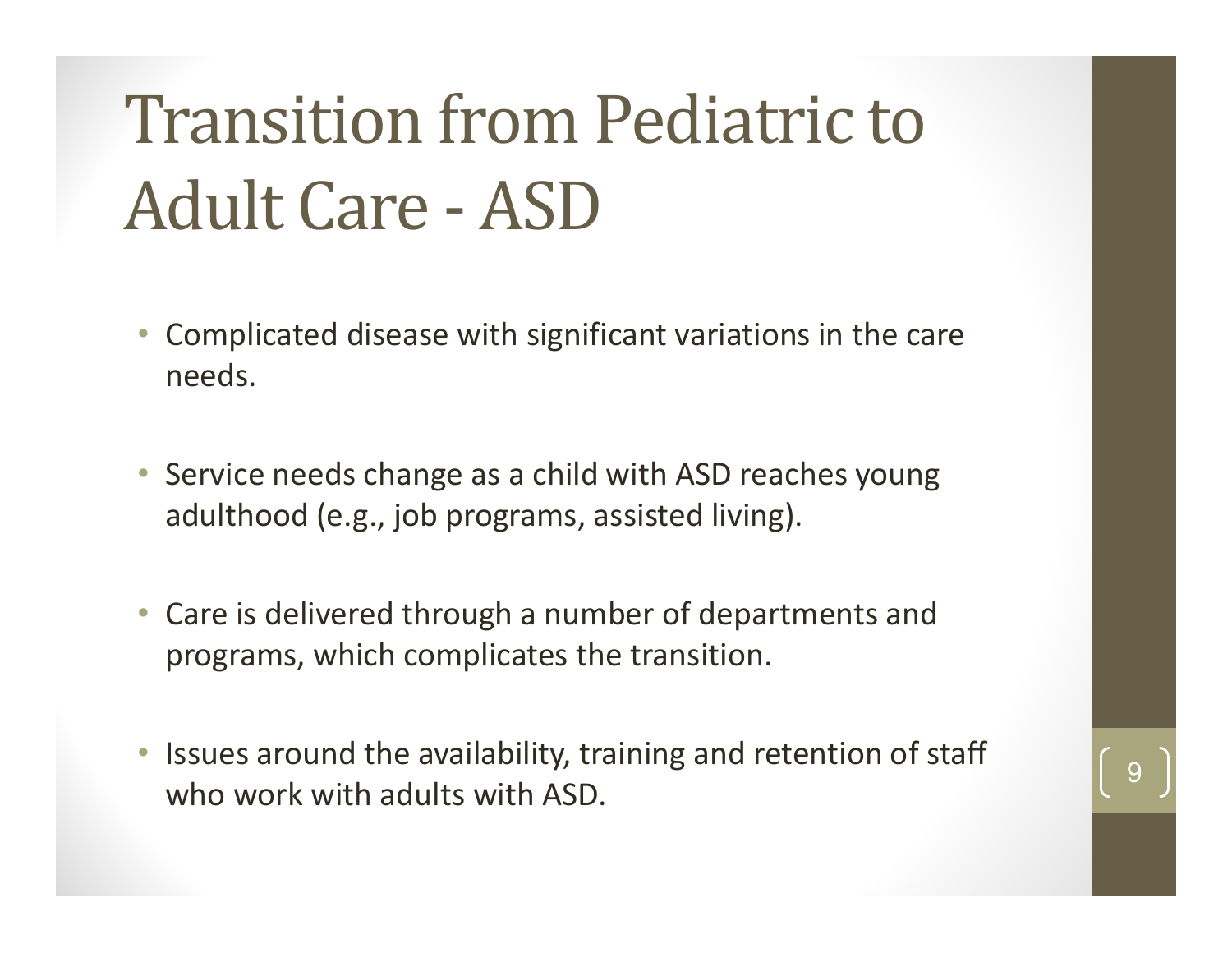# **Transition from Pediatric to** Adult Care - ASD

- Children leave the education system, which can impact their access to services.
	- The Individual with Disabilities Education Act (US)
- Lack of a clear clinical care pathway from developmental pediatric programs into adult care.

10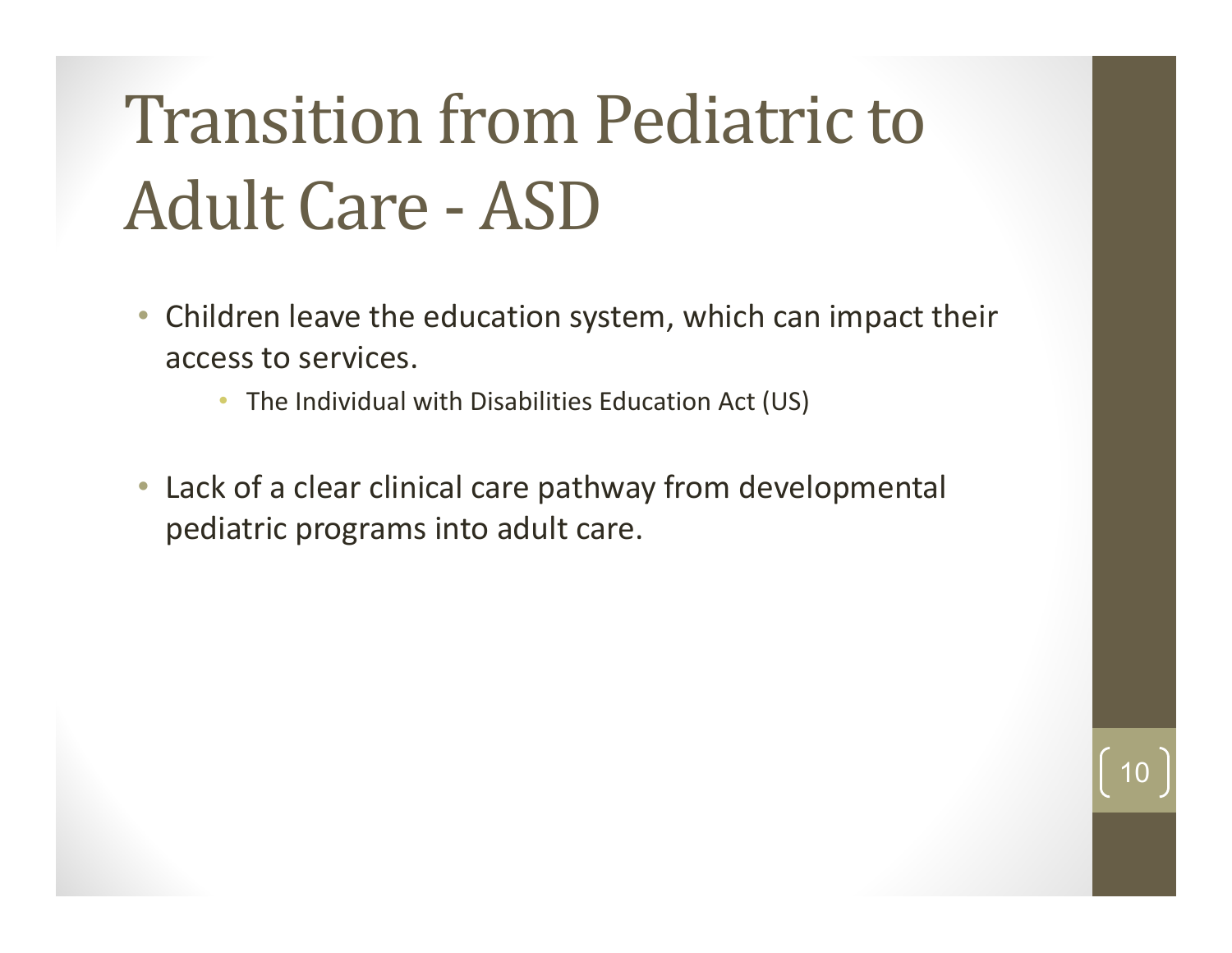# **Transition from Pediatric to** Adult Care - ASD

- $\bullet$  Perception that care is most effective when it is delivered early in life.
- Some parents with adult aged autistic children report that they are no longer able to provide the necessary experiences and care that their children require.

11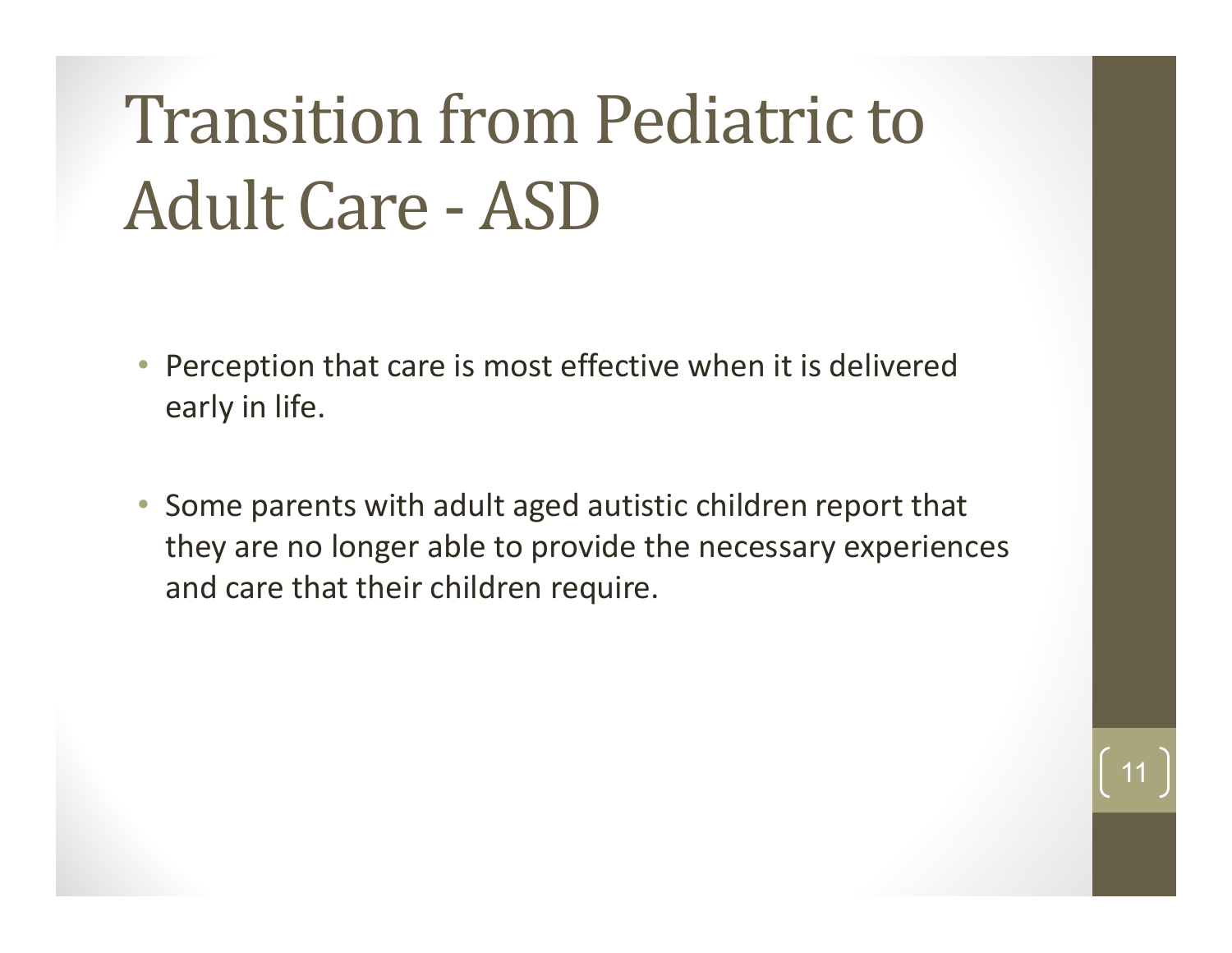#### Adult ASD Services

- In the US, reports of significant variations in access to services between states and (likely) even within states.
- Also, reports of variations in the criteria for eligibility across state Medicaid programs.
- In Canada, ?
- But demographics do not lie, **we need to prepare for large increases in the number of adult patients with ASD requiring care and services** . 12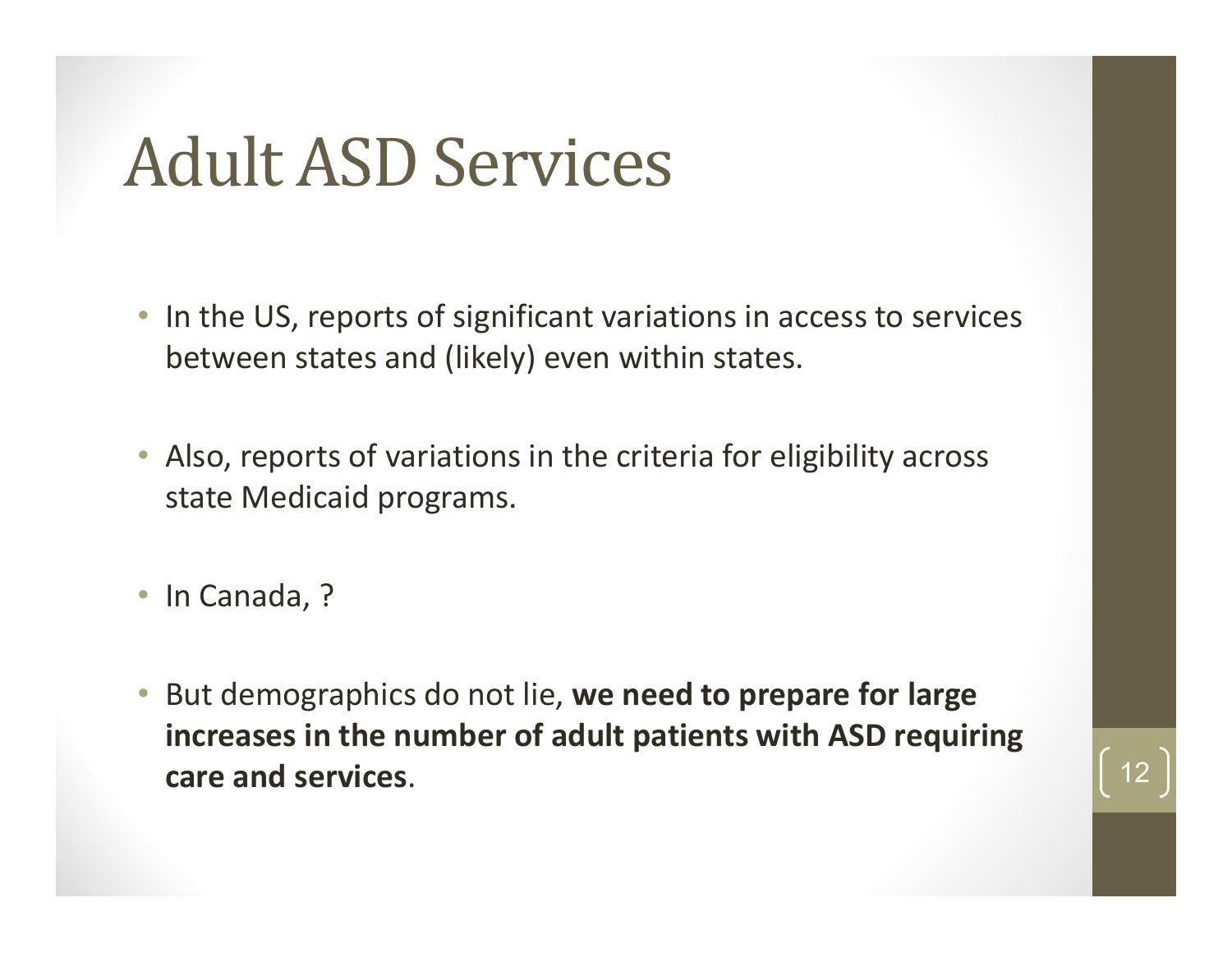### Previous Work on the Topic

- In 2003, the Health Research Unit and its partners released a report "**Adults with Autism Spectrum Disorders in Newfoundland and Labrador."**
- Little is known of the prevalence, age and sex distribution of adults with ASD in Newfoundland and Labrador.
- Little has been documented as to the needs and gaps in service to adults with ASD.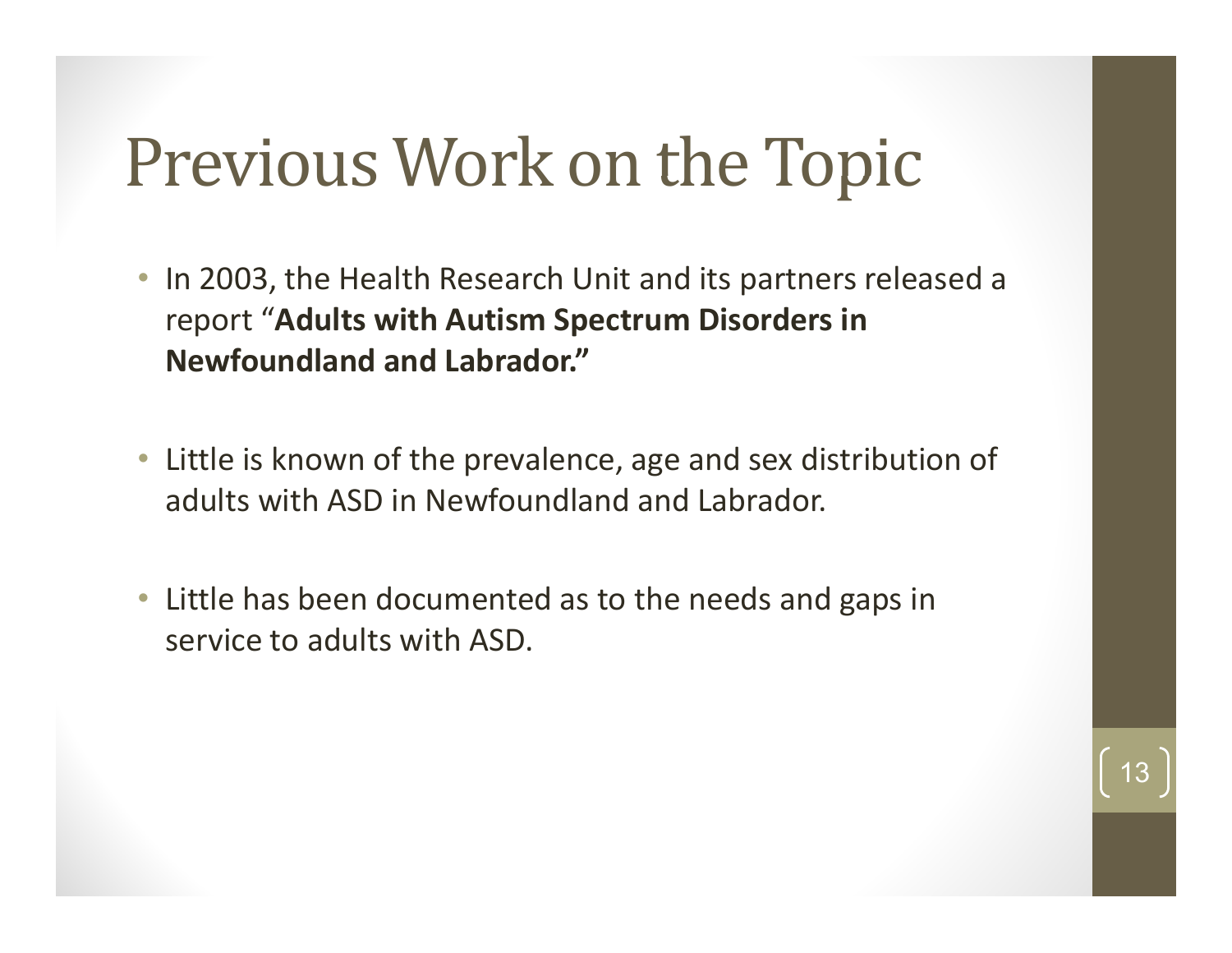## Previous Work on the Topic

The study consisted of the three main components:

- 1. Two telephone surveys of families with children with autism over the age of 15;
- 2.Focus groups and interviews with key informants;
- 3.A literature/internet search was conducted to scan for available services for adults with autism both within and outside the province.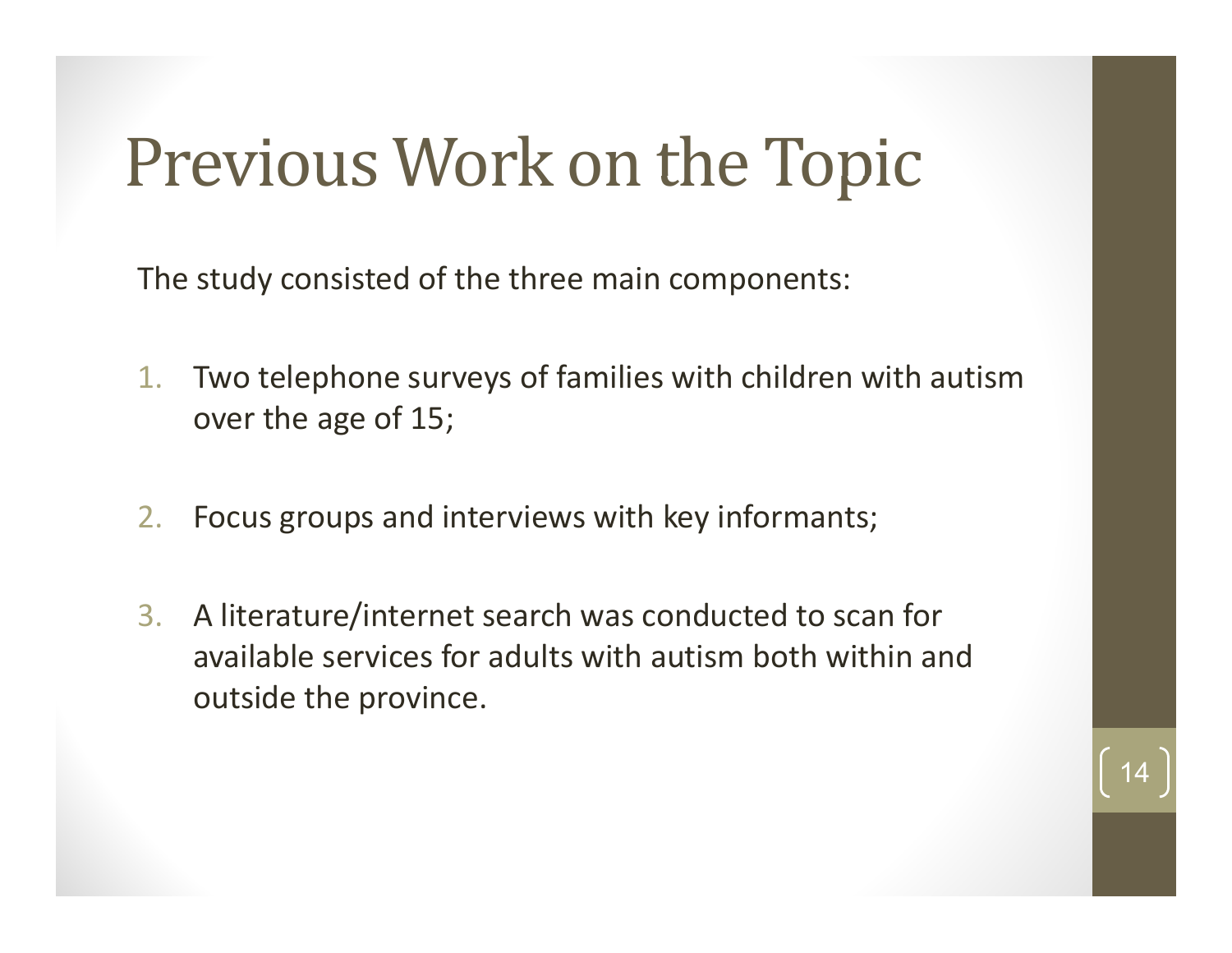#### Health Research Unit's Findings

- $\bullet$  Dissatisfied with certain aspects of the education and support received during the school years, including difficulty accessing services, lack of awareness and training for teachers and student assistants.
- Satisfaction with schooling often resulted from the actions of individual teachers and school principals.
- $\bullet$  $\bullet$  Assistance in daily living activities was provided either by parents or through the Department of Health and Community Services.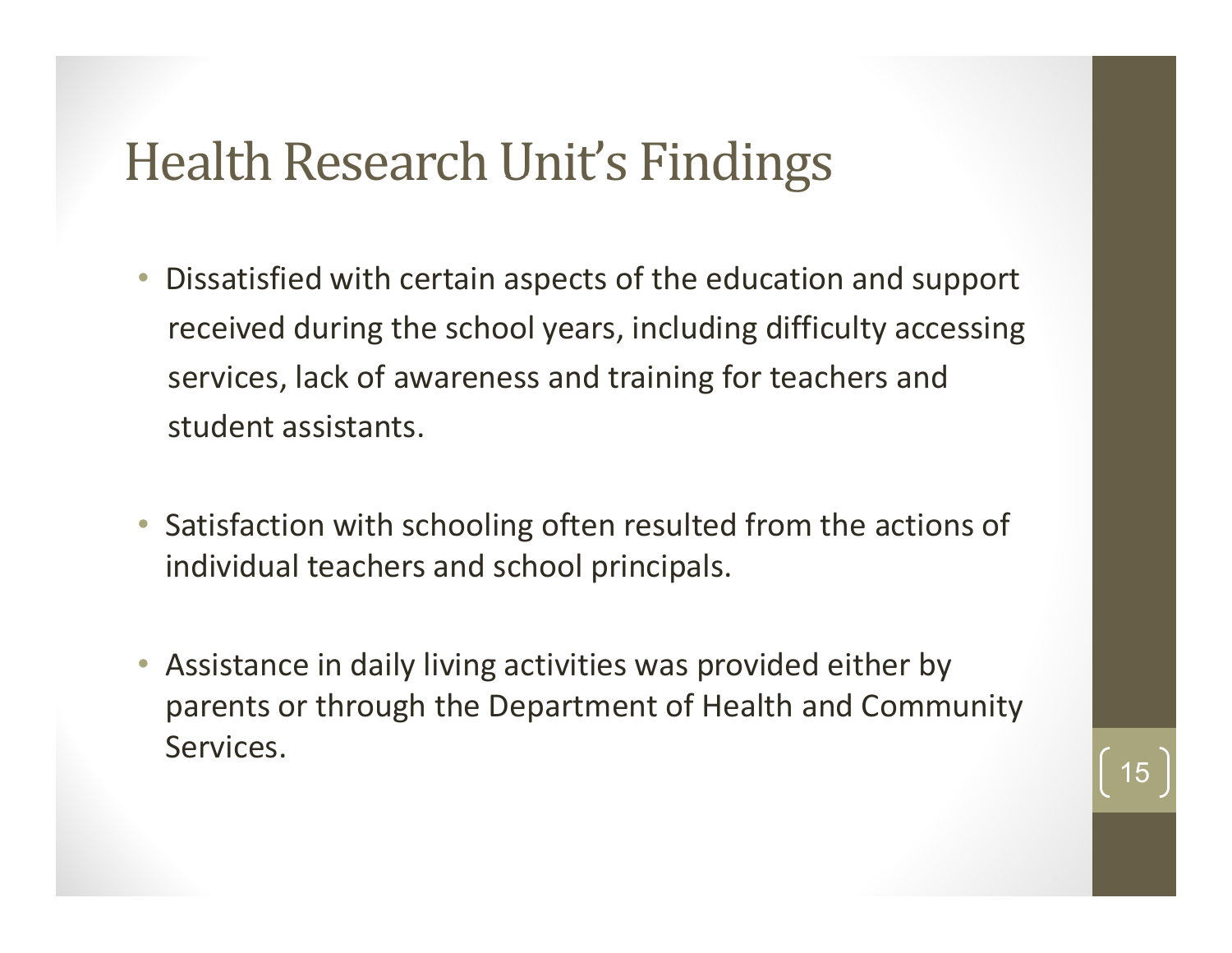#### Health Research Unit's Findings

- $\bullet$  Appropriate recreational activities were considered to be unavailable or inadequate especially outside the capital region.
- "Most services presently available in the province for children and adults with special needs (including persons with ASD) are generic programs and supports for persons with disabilities."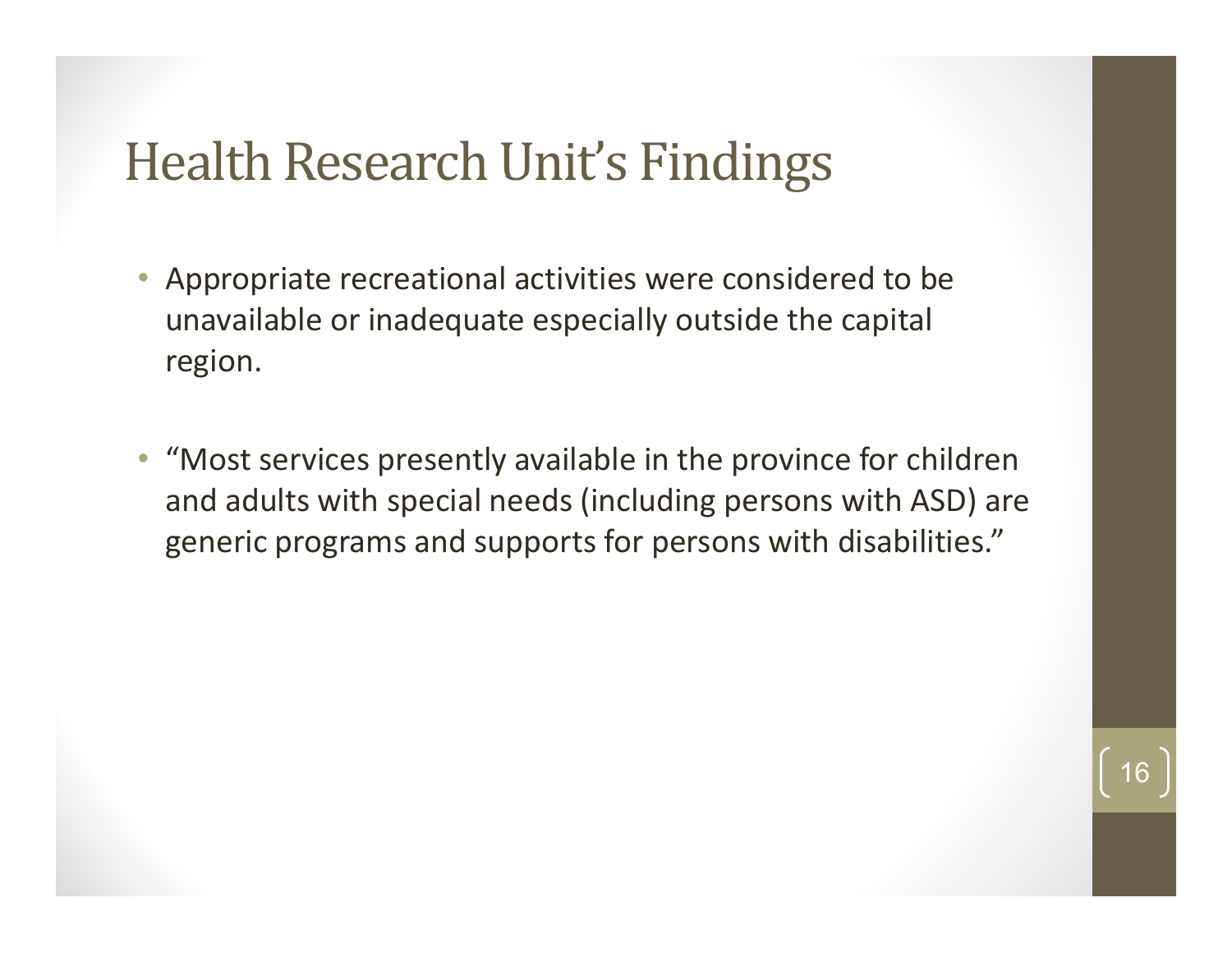#### Health Research Unit's Proposed Model

- $\bullet$  **Individualized Programming:** The ISSP should be adopted as <sup>a</sup> planning process for the lifelong support of individuals with ASD including consideration of needs in education, employment and recreation as well as the future challenges for those with limited or no parental support.
- $\bullet$  **Coordination of Health Services:** In view of the recognized range of co‐morbidities among adults with ASD, there is <sup>a</sup> need to closely monitor the various health needs of these adults.
- $\bullet$  **Living Arrangements:** A variety of living arrangements from full supportive environments to independent living should be available for adults with ASD based upon their individual strengths and needs.  $\begin{array}{|c|c|} \hline 17 \end{array}$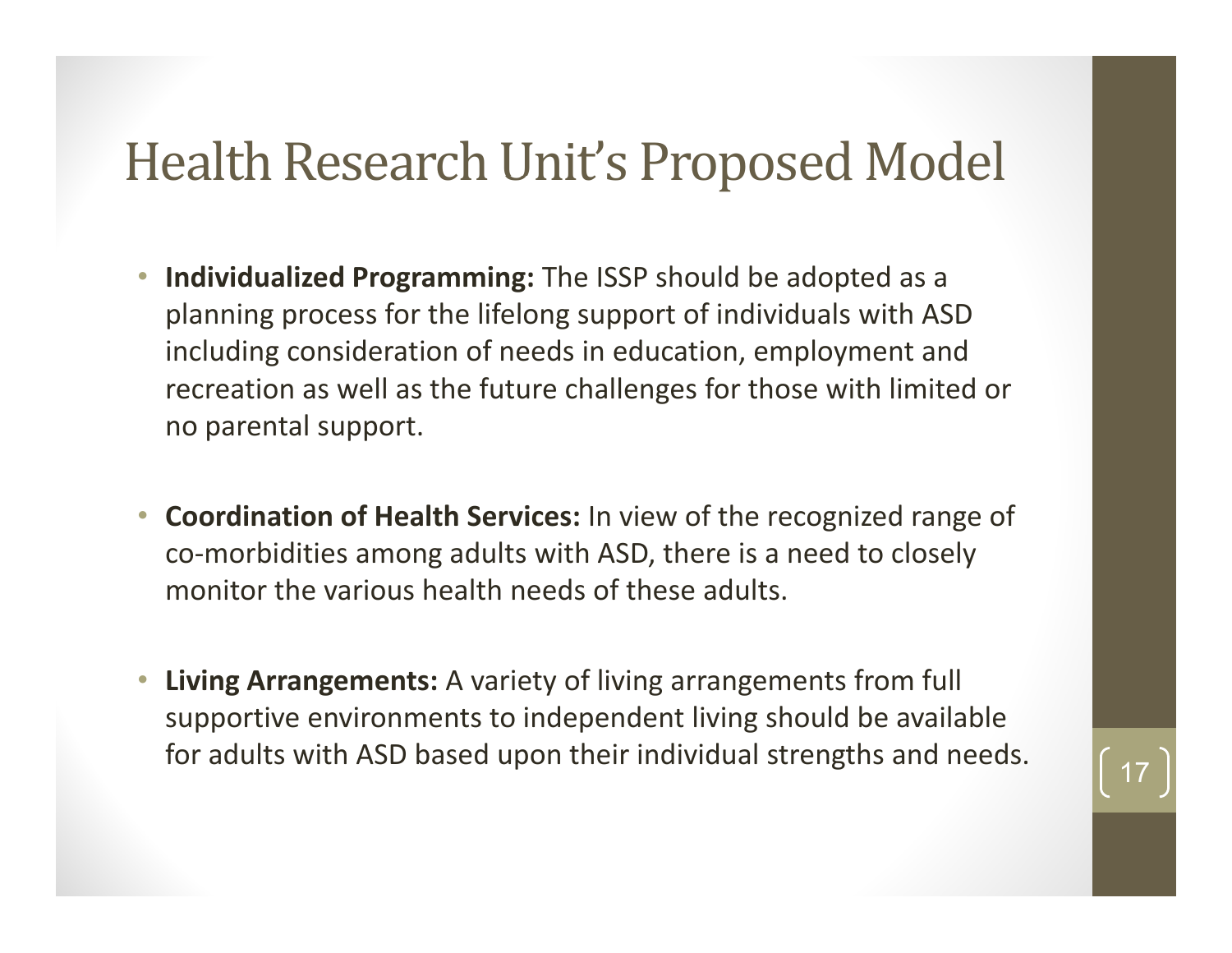## Program of Research

- $\bullet$ • Part 1: A survey of the publicly-funded services currently available for adults with ASD across Canada.
- •• Part 2: A survey of the publicly-funded services currently available for adults with ASD in other countries (US, UK, NZ…).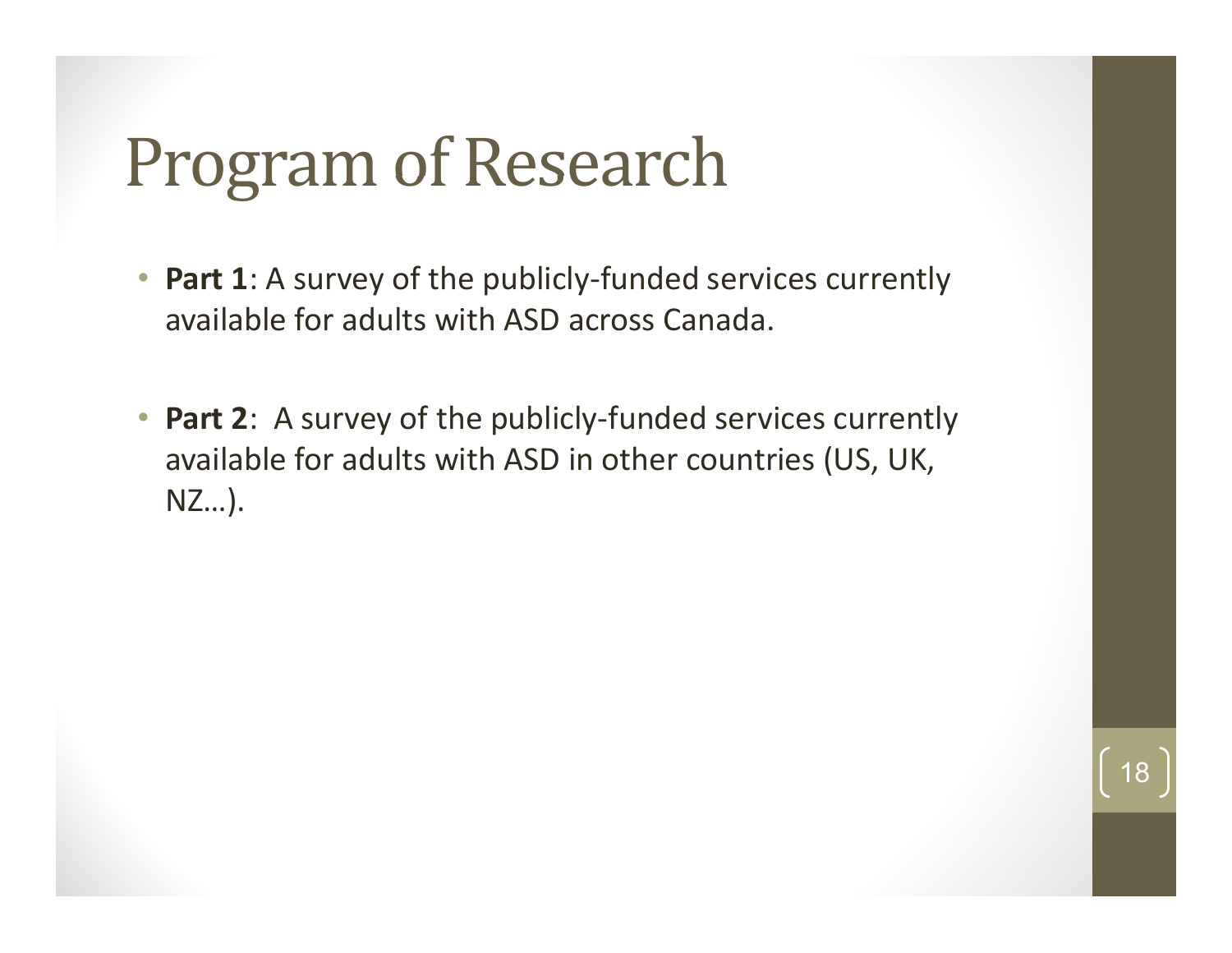## Program of Research

- $\bullet$  **Part 3**: A survey (or interviews) of pediatricians and adult physicians who see patients with ASD about medical service needs and transition support.
- $\bullet$  **Part 4**: Compare the clinical care pathway of children transition out of pediatric care for different conditions.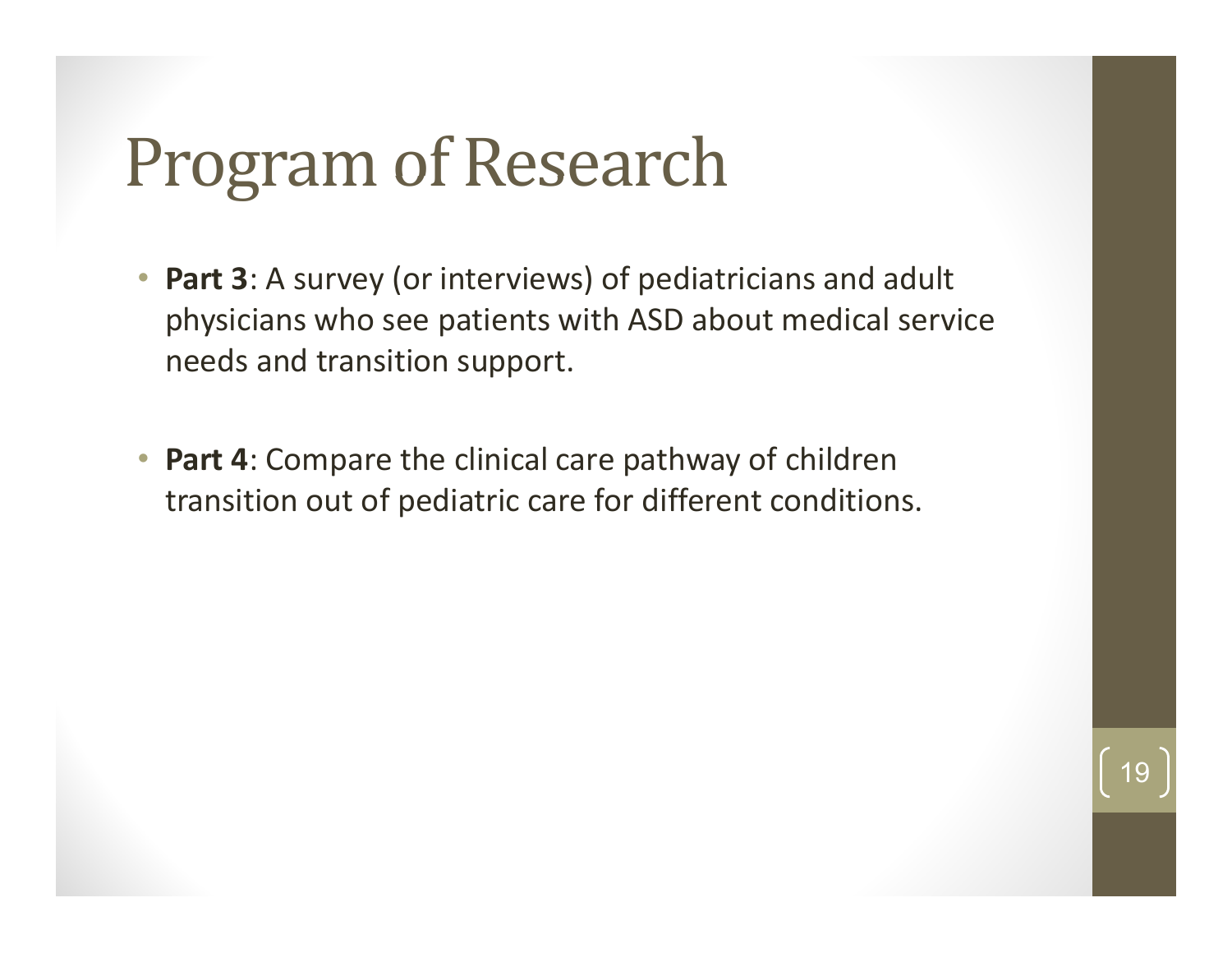Part 1: A survey of the publicly-funded services currently available for adults with ASD across Canada.

Objectives:

- To determine which the publicly-funded services are currently available to adults with ASD in each province.
- To identify any variation in the publicly-funded services available to adults with ASD in each province.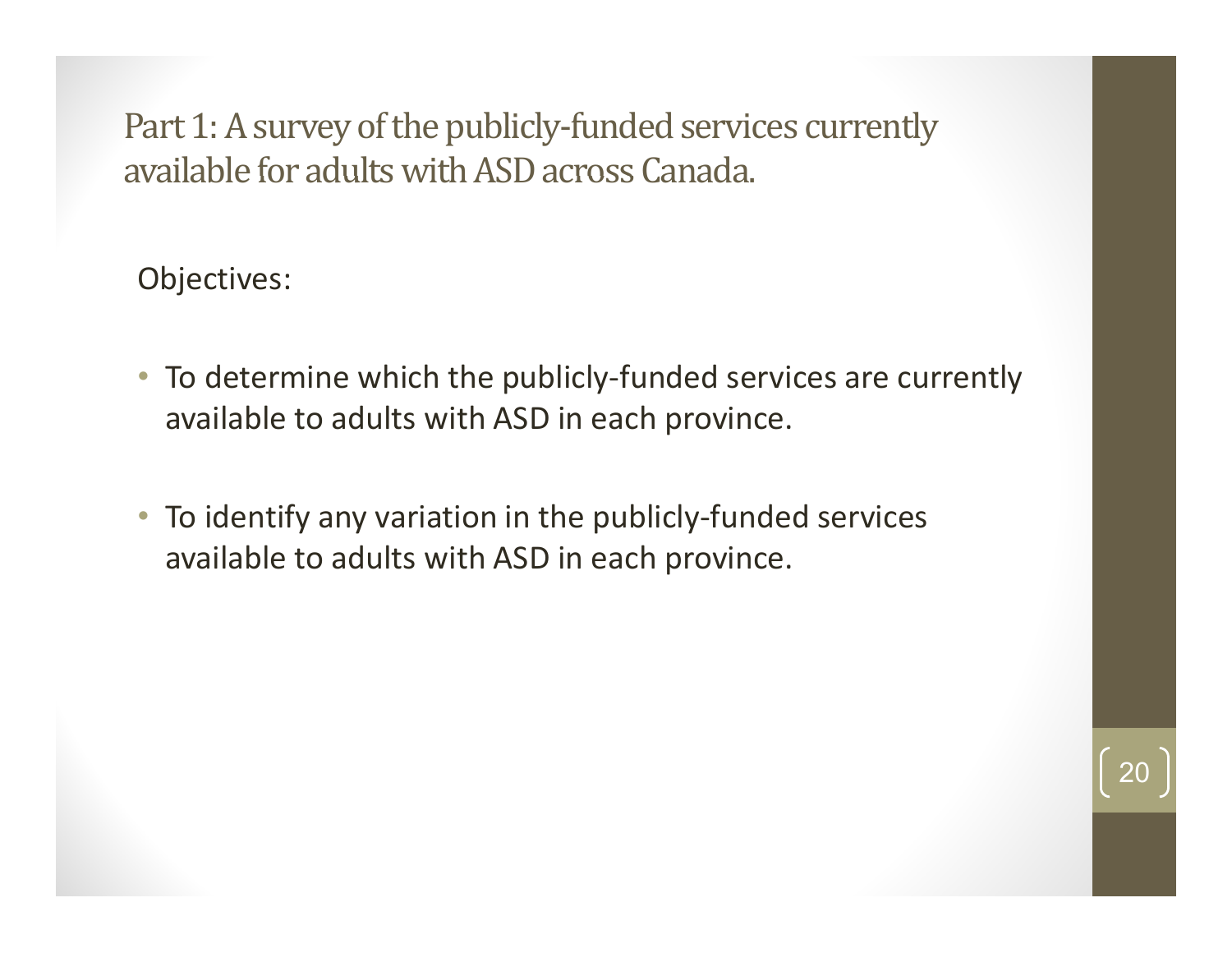## Part 1: Eligibility

- Services funded or provided directly by a provincial department or agency;
- Services that are mostly funded (> 50% funding) by public funds, but delivered by a third ‐party;
- Services available for people over 18 years of age.
- Questions: Clinically diagnosed cases of ASD or not? Whole spectrum or focus on more sever cases?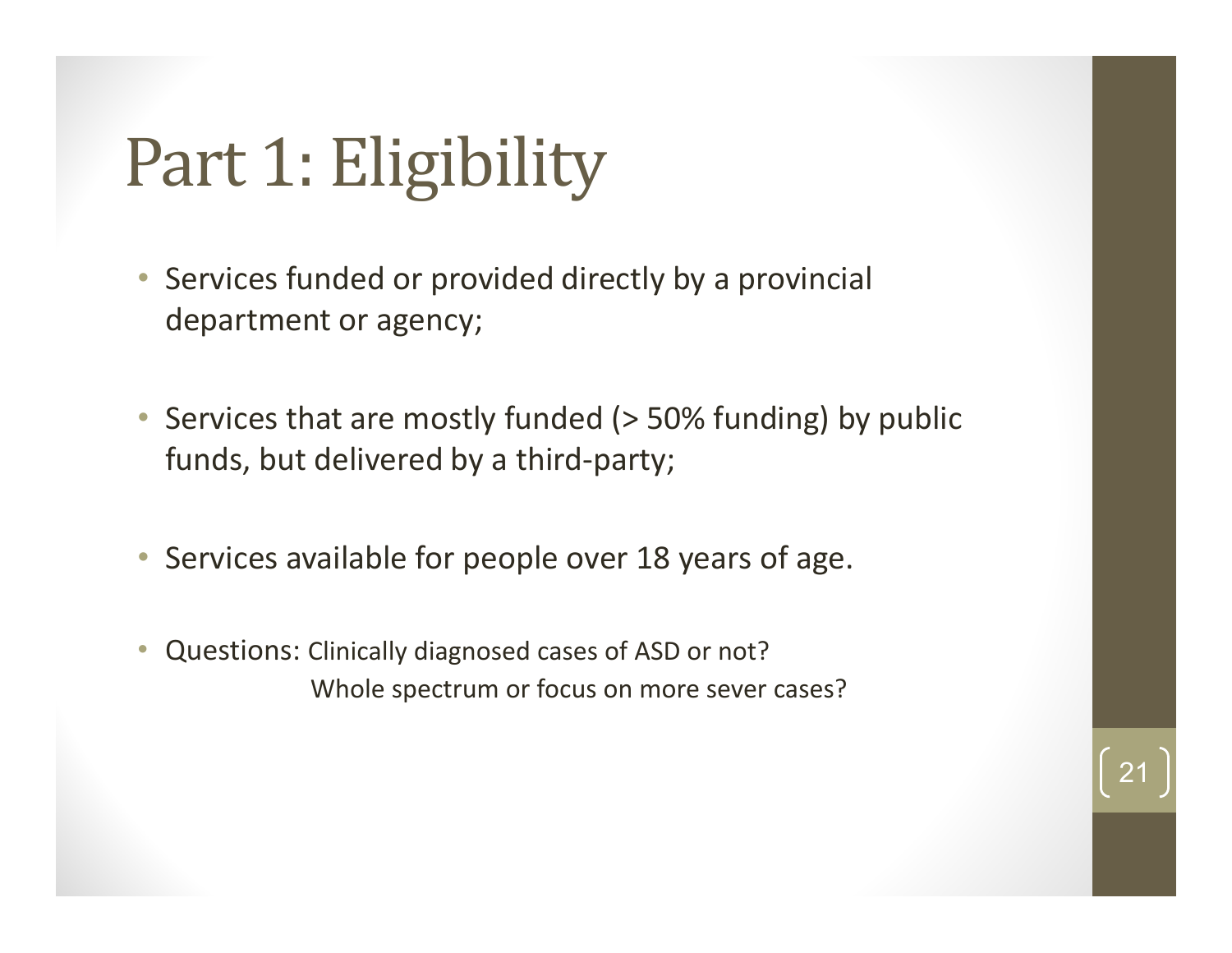#### Part 1: Types of Services

- Specialized Medical Services / Programs
- $\bullet$ • Education Programs
- •Employment Programs
- $\bullet$ Communication and Social Interaction Services
- $\bullet$ Behavioural Management Services
- $\bullet$ Assisted Living Arrangements
- •Recreational Options
- $\bullet$ Community Services for Families
- • Programs Focused Specifically on Children with ASD Transitioning to Adult Care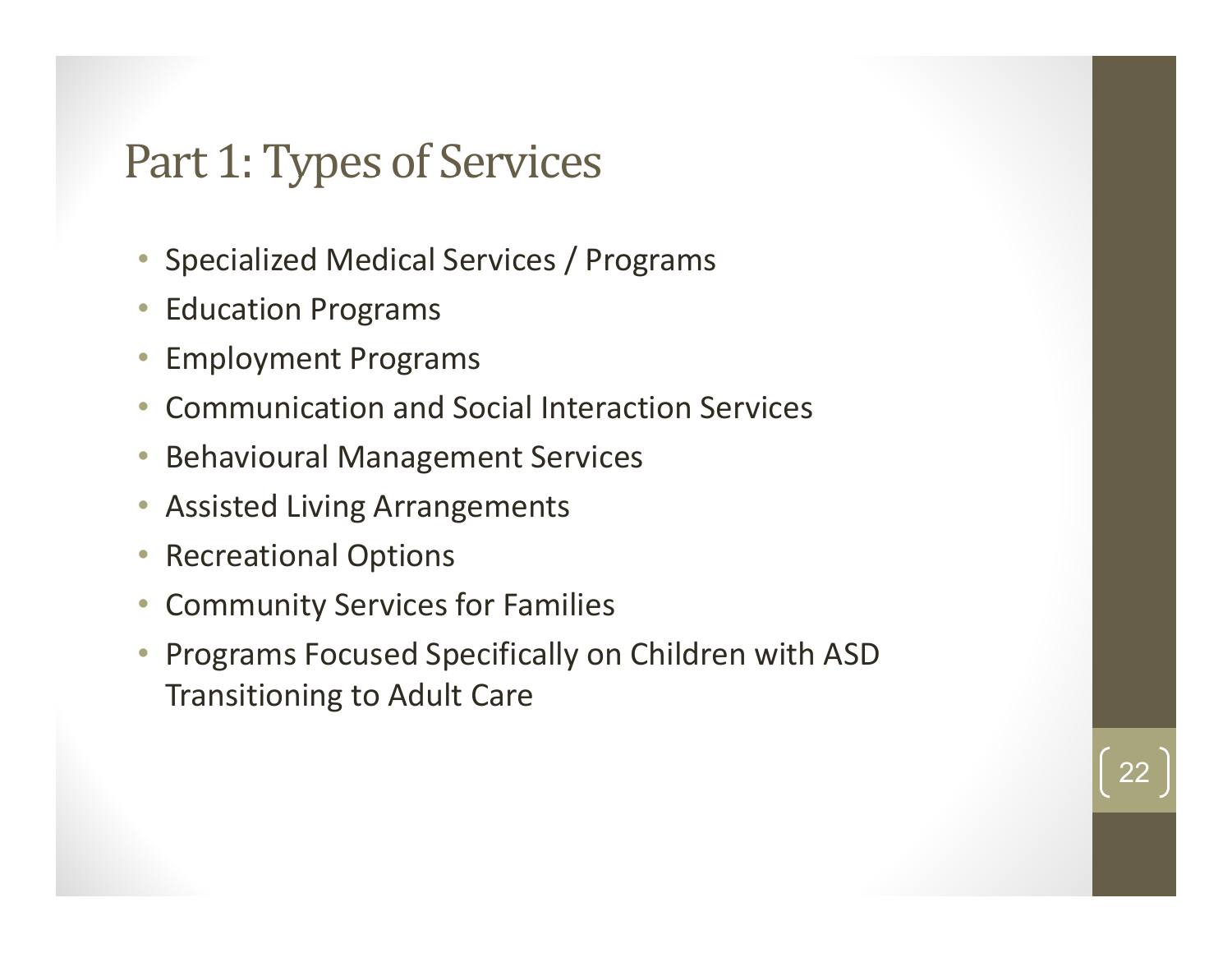#### Part 1: Data Collected

- Specialized ASD Programs vs. Generic Program for People with **Disabilities**
- Program Eligibility Criteria (e.g., means-tested, level of disability)
- $\bullet$  Limits to service provision (e.g., caps on number of participants)
- $\bullet$ • Location availability (e.g., rural, remote, urban)
- $\bullet$ Number of people with ASD accessing the program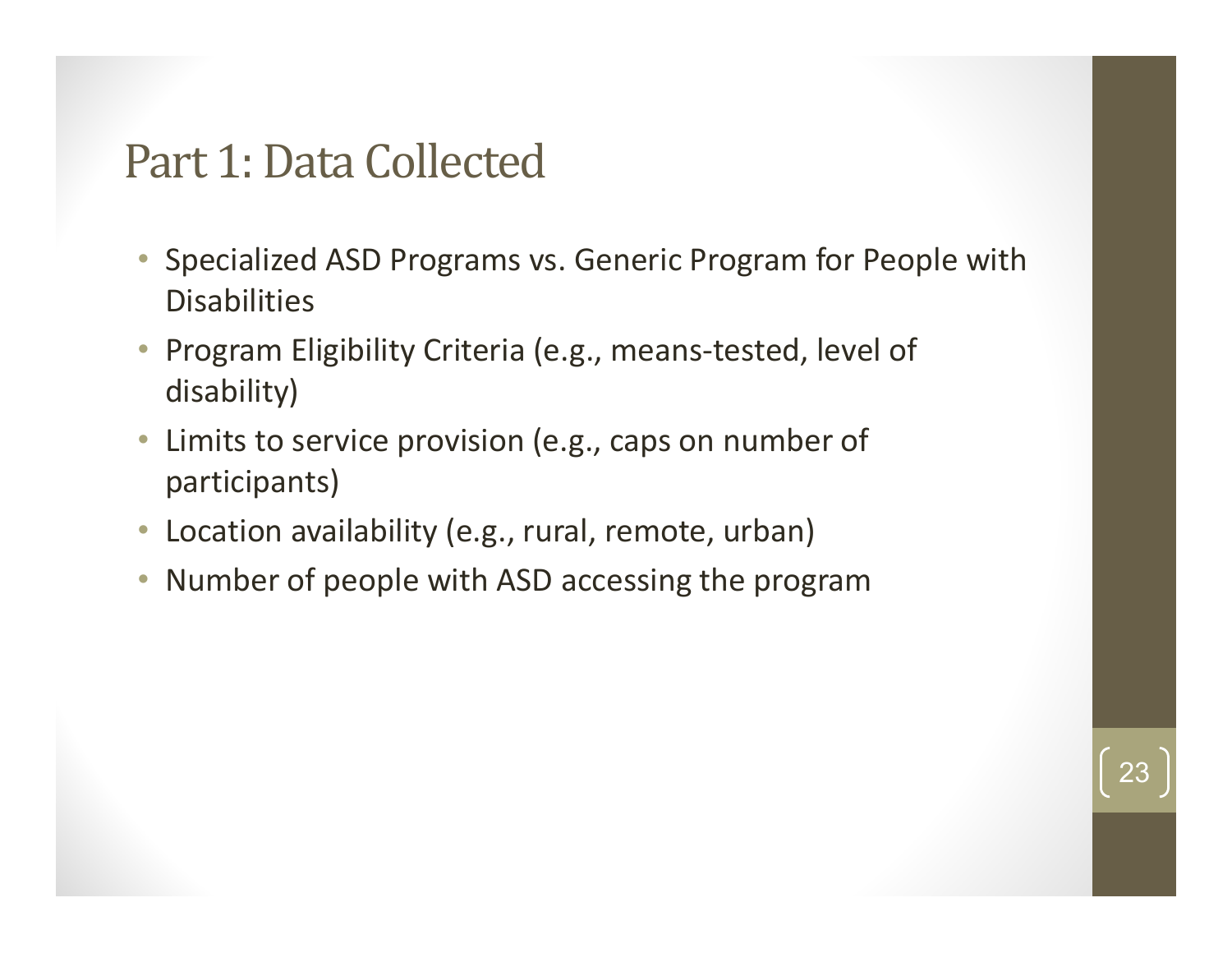#### Part 1: How to Collect Data

- $\bullet$  Literature search, internet searches (with a particular focus on provincial governments and ASD-related agencies)
- Surveys of Provincial Departments / ASD Societies
- Key informant interviews in all ten provinces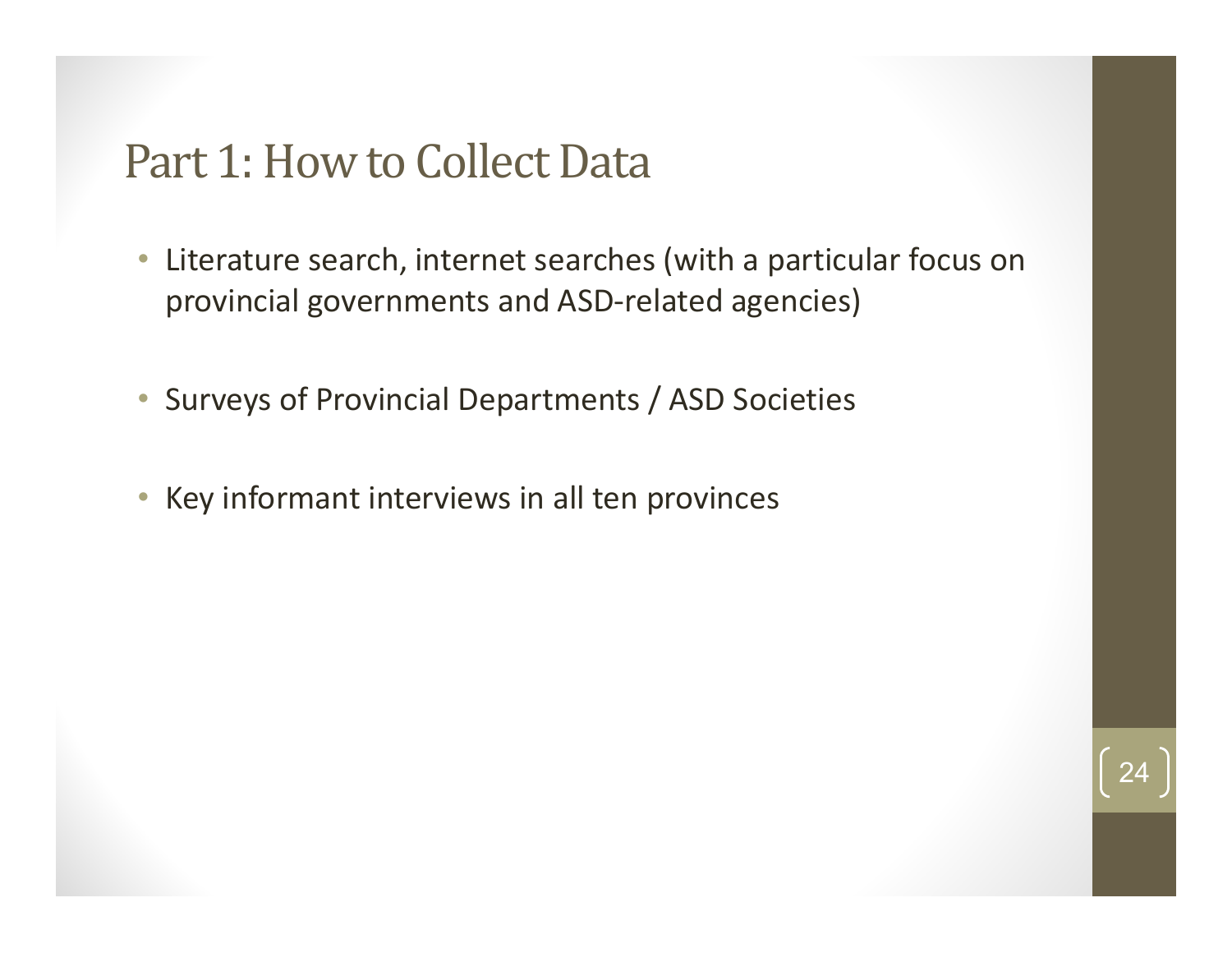## Work Plan - Part 1

| Activity                                  | Date             |
|-------------------------------------------|------------------|
|                                           |                  |
| Complete literature review on             | Feb / March 2012 |
| transitioning from pediatric care / adult |                  |
| autistic services                         |                  |
| Google search of current services offered | Feb / March 2012 |
| in Canada / Identify recipients of survey |                  |
| questionnaire                             |                  |
| <b>Application to Memorial's Medical</b>  | March 2012       |
| <b>Research Fund Research</b>             |                  |
| Develop Survey Instrument                 | March 2012       |
|                                           |                  |
| Apply for Research Ethics Approval        | March 2012       |
|                                           |                  |

25